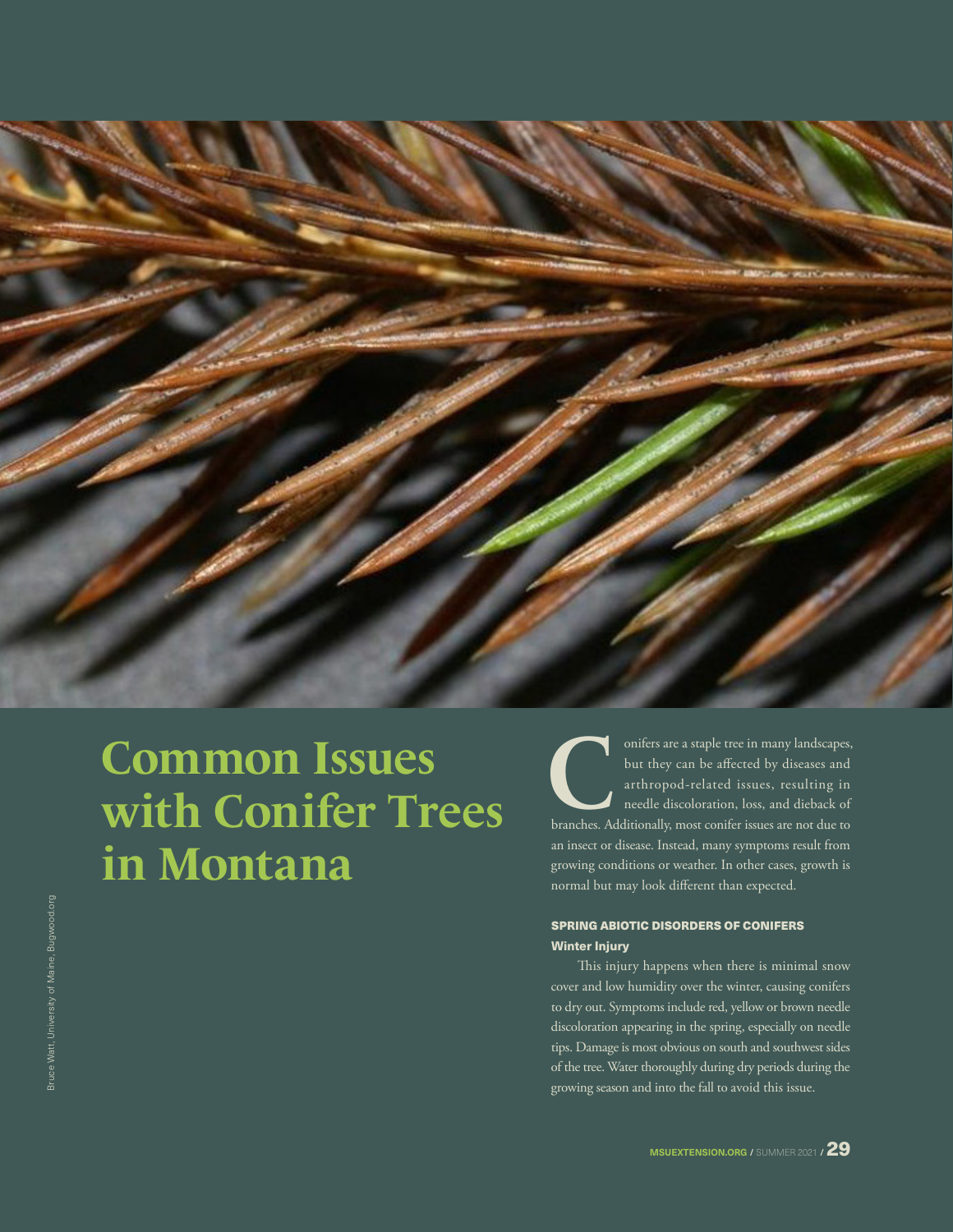

**Stigmina needle cast**